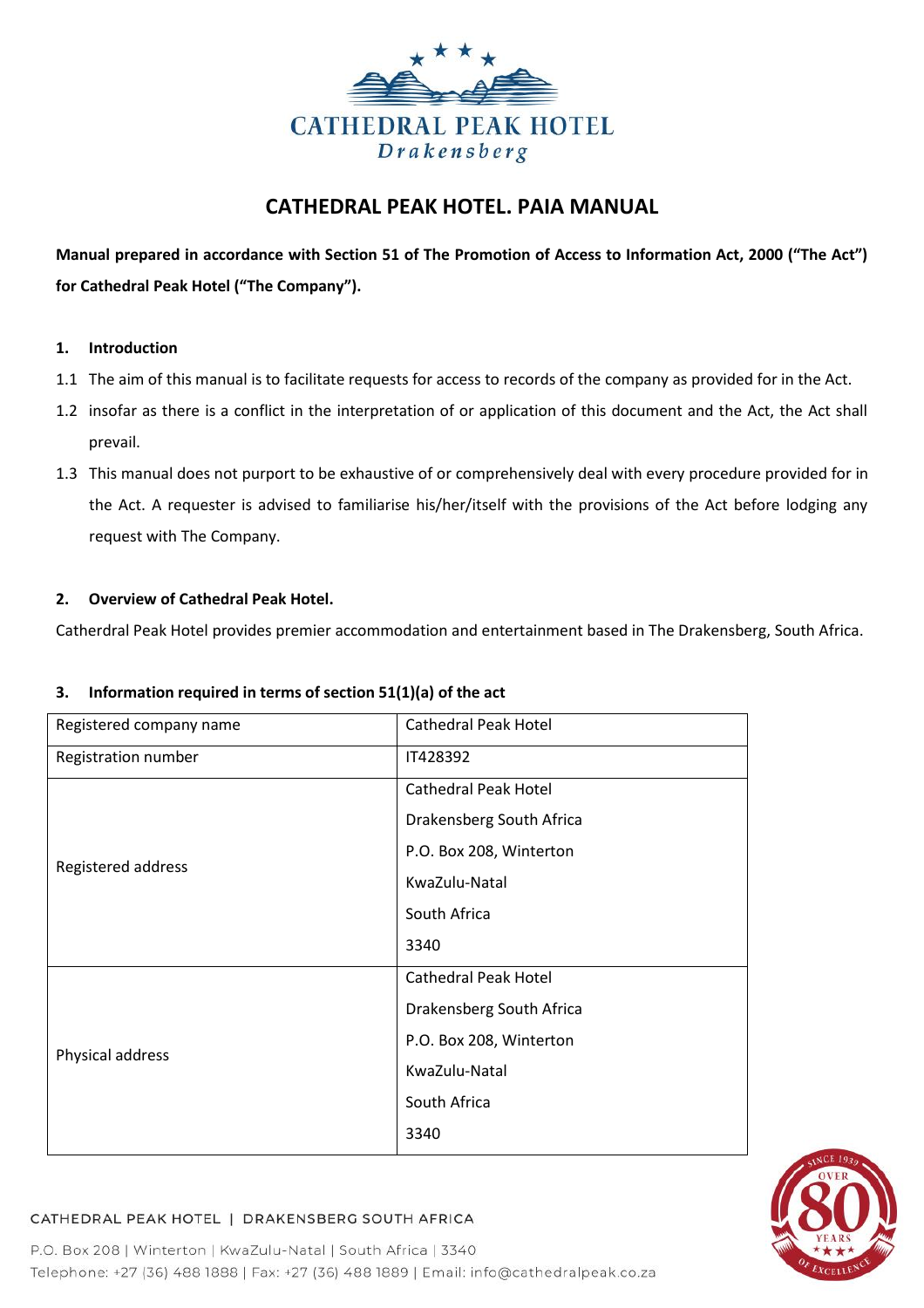| Postal address      | P.O. Box 208         |
|---------------------|----------------------|
| Telephone number    | 036 488 1888         |
| Proprietor          | William van der Riet |
| Information Officer | Byron van der Riet   |

## **4. Section 10 Guide**

The Act requires the South African Human Rights Commission ("SAHRC") to compile a guide to be available in each official language, to assist individuals in understanding how to exercise their rights contained in the Act. Any queries regarding this guide can be addressed directly to the SAHRC at:

The South African Human Rights Commission PAIA Unit The Research and Development Department Braampark Forum 3, 33 Hoofd Street, Braamfontein

Private Bag x 2700, Houghton, 2041

Tel: +27 11 484 8300 Fax: + 27 11 484 0582 Email: [paia@sahrc.org.za](mailto:paia@sahrc.org.za) Website: [www.sahrc.org.za](http://www.sahrc.org.za/)

## **5. Categories of data subjects and the information Cathedral Peak Hotel may collect**

## 5.1 Employees:

- name and contact details;
- identity number and identity documents including passports;
- ethnic group;
- gender;
- employment history and references;
- banking and financial details;
- details of payments to third parties (deductions from salary);
- employment contracts;
- employment equity plans and reports;
- medical aid records;
- pension Fund records;
- remuneration/salary records;
- performance appraisals;
- disciplinary records;
- leave records;
- training records.

## 5.2 Prospective employees:

- postal and/or street address;
- title and name;
- identity or passport number;



## CATHEDRAL PEAK HOTEL | DRAKENSBERG SOUTH AFRICA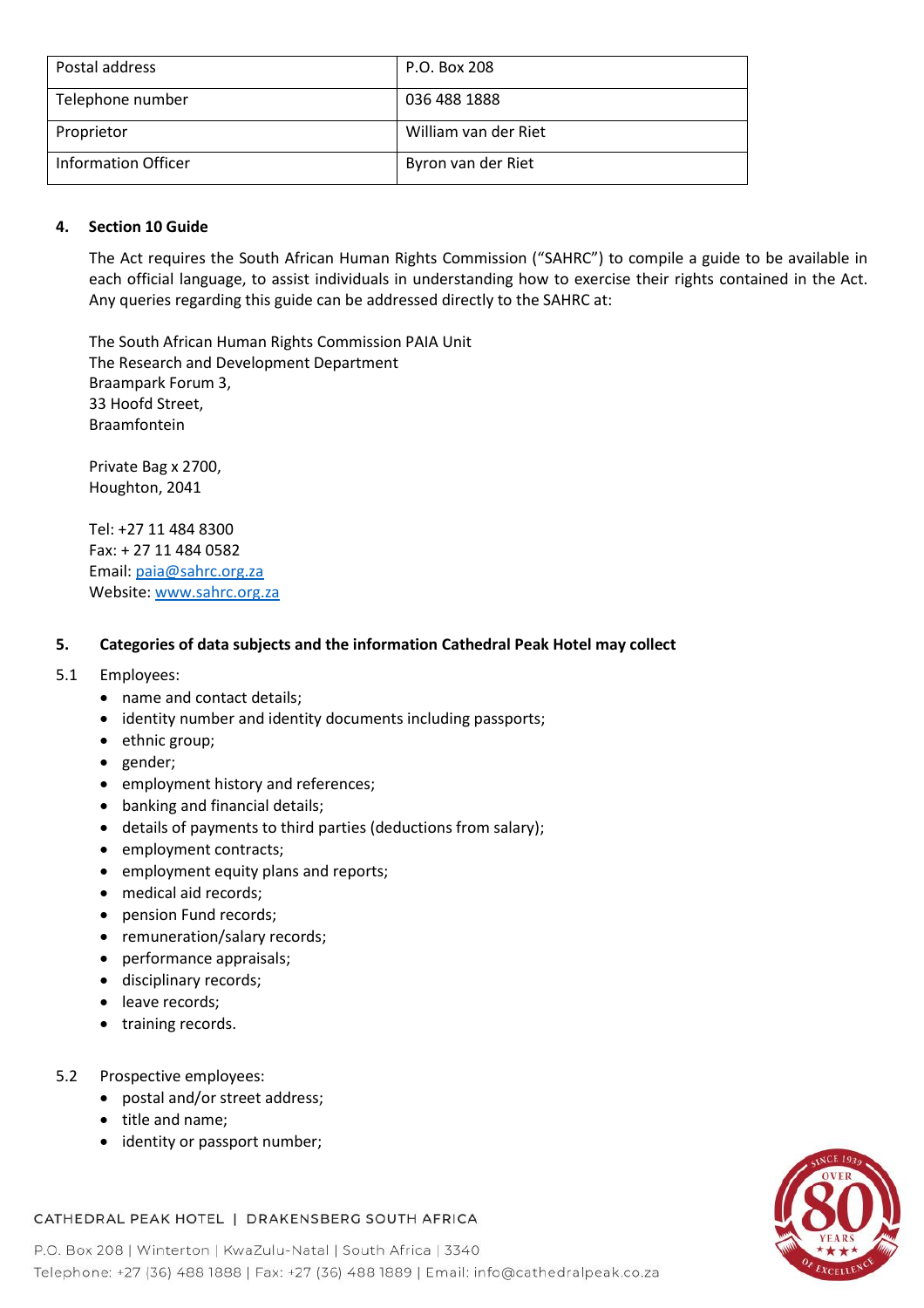- contact numbers and/or e-mail address;
- ethnic group;
- employment history;
- educational qualifications;
- age;
- gender;
- marital status;
- nationality;
- language;
- financial information;
- identity or passport number.

# 5.3 Website users:

- demographic region;
- name;
- contact numbers and/or e-mail address;
- browsing habits and click patterns on The Company's website;
- other information not specified, reasonably required to manage The Company's website.
- 5.4 Prospective clients:
	- name and contact details;
	- information about products or services;
	- other information not specified, reasonably required to be processed for business operations.
- 5.5 Clients / vendors / suppliers / other businesses:
	- name and contact details;
	- identity and/or company information and directors' information;
	- banking and financial information;
	- information about products or services;
	- other information not specified, reasonably required to be processed for business operations.

# **6. Purpose of processing personal information for each category of data subject**

# 6.1. **For employees:**

- general matters relating to employees
	- pension;
	- medical aid;
	- payroll;
	- disciplinary action;
	- training;
- complying with companies regulatory and other obligations;
- any other reasonably required purpose relating to the employment or possible employment relationship.

# 6.2. **For prospective employees:**

- verification of applicant employees' information during recruitment process;
- any other reasonably required purpose relating to the possible employment relationship.

# 6.3. **Website users:**

• performing duties in terms of any agreement with users



# CATHEDRAL PEAK HOTEL | DRAKENSBERG SOUTH AFRICA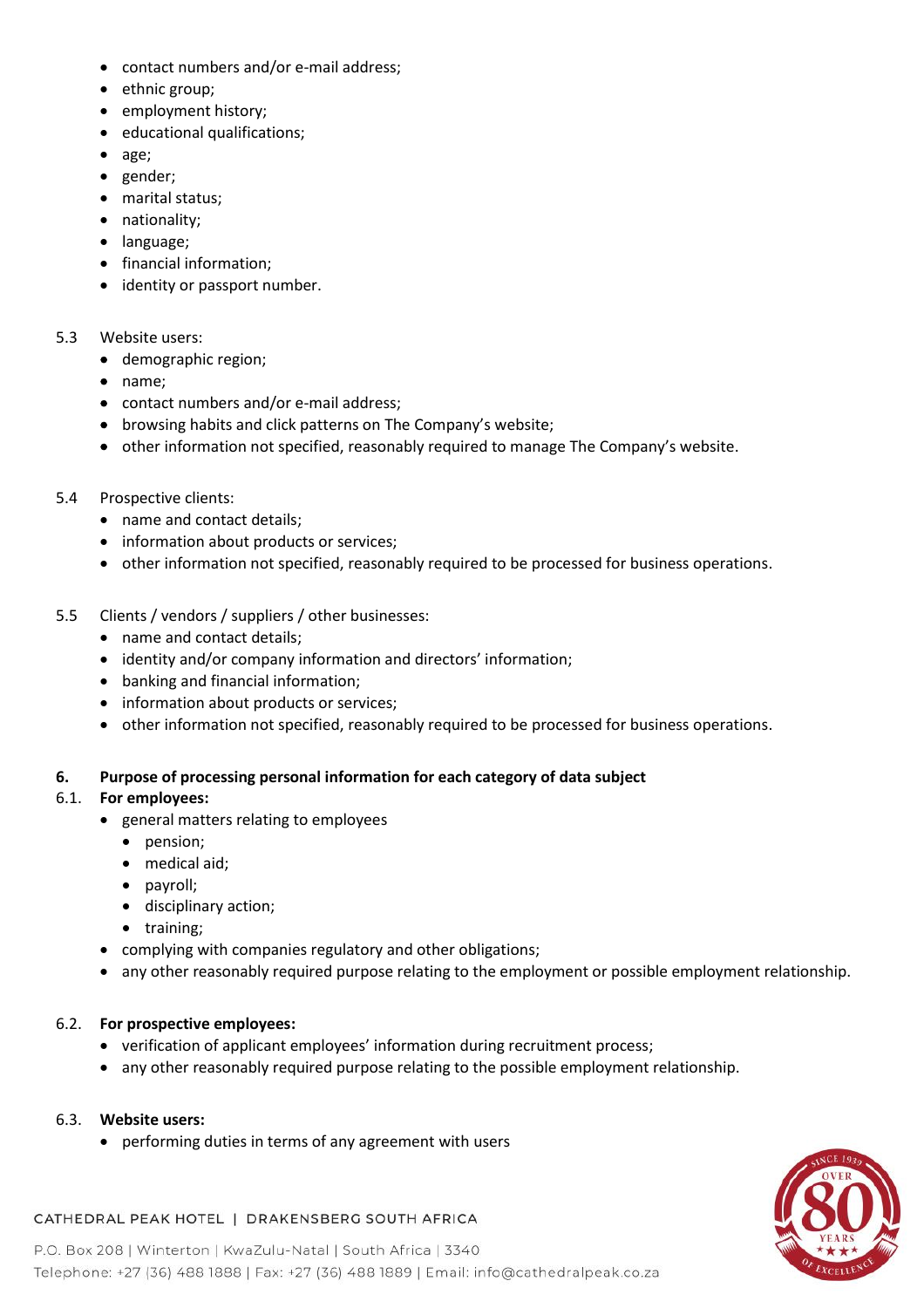- communicating (including direct marketing) with users by email, SMS, telephone or in any other way about the company and/or our client's services, unless users indicate otherwise
- to form a view of users as individuals and to identify, develop or improve products, that may be of interest to users
- carrying out market research, business and statistical analysis
- performing other administrative and operational purposes including the testing of systems
- complying with companies regulatory and other obligations
- any other reasonably required purpose relating to the companies business.

# 6.4. **For clients / prospective clients:**

- operate and manage consumers' accounts and manage any application, agreement or correspondence clients / prospective clients may have with the company.
- make, or assist in making, credit decisions about consumers
- verifying and updating information
- facilitating payments due from clients to the company.
- recovering any debt clients may owe the company.
- communicating (including direct marketing) with clients / prospective clients by email, SMS, letter, telephone or in any other way about The Company and our services, unless they indicate otherwise
- complying with the companies regulatory and other obligations; and
- any other reasonably required purpose relating to the processing of a prospect's personal information reasonably related to the company's business.

# 6.5 **For vendors / suppliers / other businesses:**

- verifying information and performing checks
- purposes relating to the agreement or business relationship or possible agreement or business relationships between the parties;
- payment of invoices;
- complying with the company's regulatory and other obligations; and
- any other reasonably required purpose relating to the company's business.

# **7. Recipients or categories of recipients to whom the personal information may be supplied:**

- any firm, organisation or person that the company uses to provide a service on its behalf;
- any firm, organisation or person that/who provides the company with products or services;
- any person who the company has reason to believe to be a data subject's parent, carer or helper where he/she is unable to handle his/her own affairs because of mental incapacity or other similar issues;
- any financial system the company uses;
- regulatory and governmental authorities or ombudsmen, or other authorities, including tax authorities, where the company has a duty to share information;
- third parties to whom payments are made on behalf of employees;
- financial institutions from whom payments are received on behalf of data subjects;
- any other operator not specified;
- employees, contractors and temporary staff; and
- agents.

# **8. Planned cross border flows of personal information:**

- storing information electronically; and
- making use of third party service providers to fulfil a business function on behalf of the company.

# **9. Records are kept in terms of the following legislation**



# CATHEDRAL PEAK HOTEL | DRAKENSBERG SOUTH AFRICA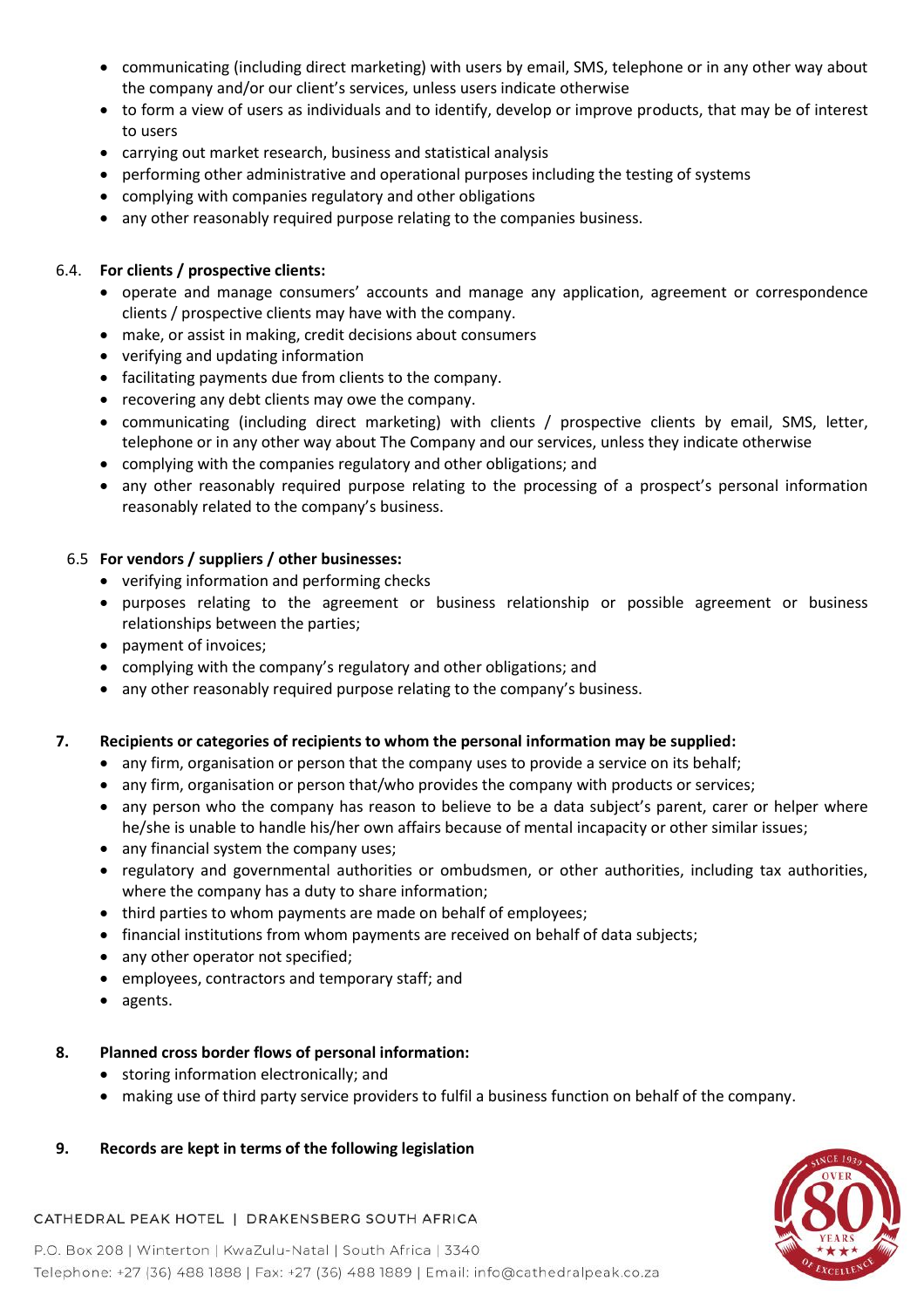- Basic Conditions of Employment Act 75 of 1997;
- Labour Relations Act 66 of 1995;
- Unemployment Insurance Act 63 of 2001;
- Unemployment Insurance Contributions Act 4 of 2002;
- Broad-Based Black Economic Empowerment Act 53 of 2003;
- Employment Equity Act 55 of 1998;
- Promotion of Equality and Prevention of Unfair Discrimination Act 4 of 2000;
- Companies Act 71 of 2008;
- Compensation for Occupational Injuries and Diseases Act 130 of 1993;
- Occupational Health and Safety Act 85 of 1993;
- Copyright Act 98 of 1978;
- Trade Marks Act 194 of 1993;
- Intellectual Property Laws Amendments Act 38 of 1997;
- Electronic Communications and Transactions Act 25 of 2002;
- Electronic Communications Act, 36 of 2005;
- Income Tax Act 58 of 1962;
- Tax Administration Act 28 of 2011;
- Tax Administration Laws Amendment Act 44 of 2014;
- Value Added Tax Act 89 of 1991;
- Pension Fund Act 24 of 1956;
- Protection of Personal Information Act 4 of 2013;
- Promotion of Access to Information Act 2 of 2000;
- Skill Development Levies Act 9 of 1999;
- Skills Development Act 97 of 1998;
- Such other legislation as may from time to time be applicable.

## **10. Notice in terms of section 51(1)(c)**

No notice has been published to date in terms of Section 51(1)(c) of the Act.

## **11. Records held by Cathedral Peak Hotel in terms of section 51(1)(e) Statutory**

- Memoranda of Incorporation
- company registers
- statutory records and returns
- agreements
- trademarks
- title deeds
- admin, finance and accounting records
- policies and procedures
- banking details and bank statements
- financial Statements
- income Tax

## **Human Resources**

- policies and procedures
- employment equity plans
- pension and provident fund details
- skills development plans and reports
- records and reports



# CATHEDRAL PEAK HOTEL | DRAKENSBERG SOUTH AFRICA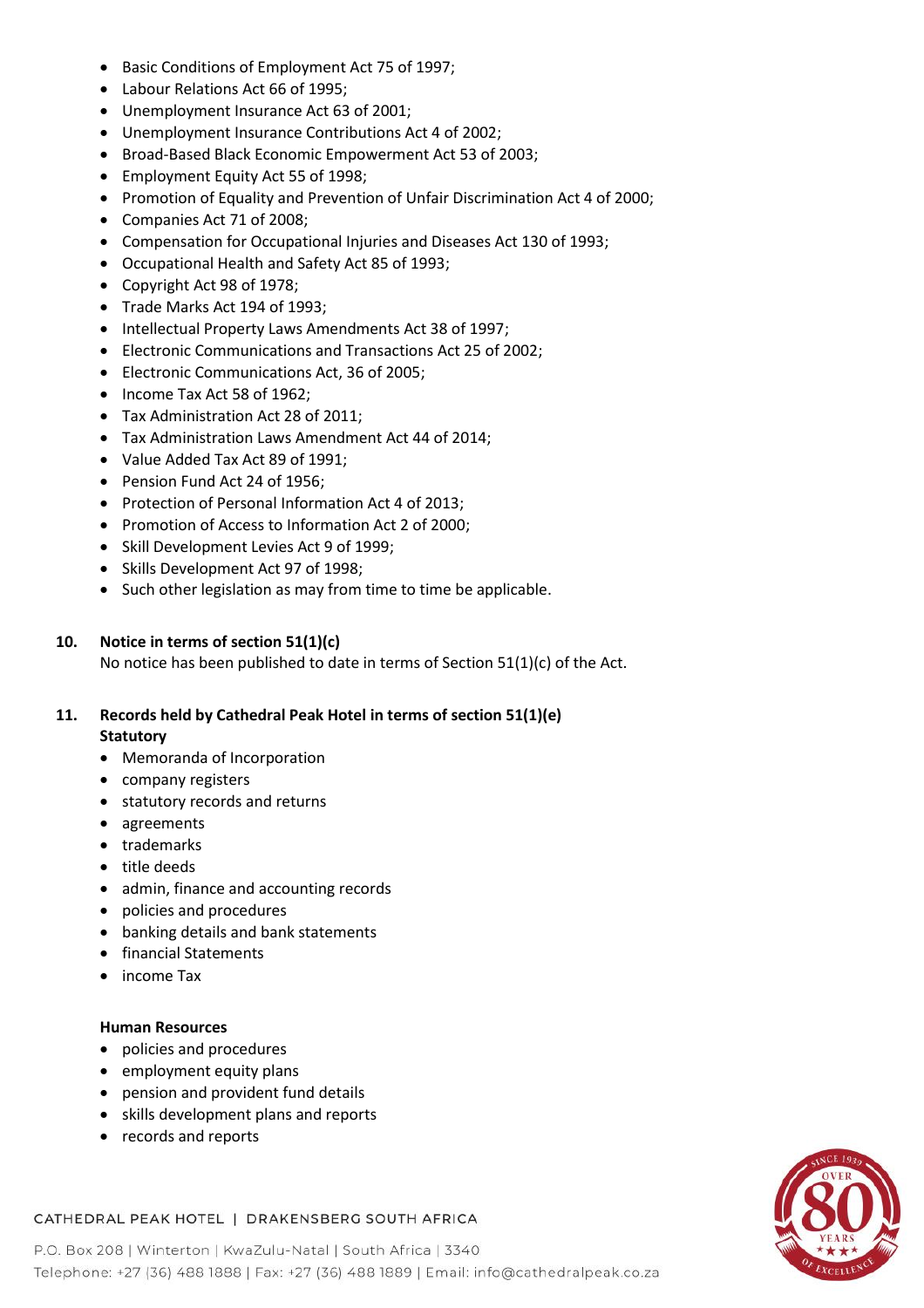## **Operations**

- permits, licenses, consents, approvals, authorisations, applications and registrations
- policies and procedures
- reports and supporting documentation
- contractor, client and supplier agreements and information
- environmental, health and safety records

## **Information technology:**

- System documentation and manuals
- Project, disaster recovery and implementation plans

Note that the accessibility of the records may be subject to the grounds of refusal set out in this manual. Amongst others, records deemed confidential on the part of a third party, will necessitate permission from the third party concerned, in addition to the normal requirements, before the company will consider access. Furthermore, it should be noted that not all records are maintained at a head office level and would need to be sourced from the applicable division/business within the permitted response time.

## **12. Procedure for request for access (Sections 53 to 57 and 60 of the Act)**

- 12.1. To request a document that does fall within the ambit of the Act, the requester must complete the prescribed form as set out in Annexure A (form C) hereto and submit same to the Information Officer via the contact details listed under B above.
- 12.2. The prescribed form must be completed with sufficient detail to enable the Information Officer to clearly identify the record/s requested, the requester's identity and which form of access to the records is required, should the request be granted. The requester must explain what other right is being protected or exercised.
- 12.3. If the request is being made on behalf of another person, the requester must submit proof, to the satisfaction of the Information Officer, of the capacity in which they are making the request.
- 12.4. The Information Officer will process the request and notify the requester of its decision whether or not the request has been granted. Should the request be granted, the notice will state the access fees (if any) that are payable and of the different procedures that must be followed until the request is finalised. A copy of the fee structure applicable to public and private bodies can be accessed on www.sahc.org.za.
- 12.5. Should the request be refused, the notice will state adequate reasons for the refusal.

## **13. Records not found or non-existent**

If the company has searched for a record and believe that it either does not exist or cannot be found, the company will notify the requester by way of an affidavit or affirmation that it is not possible to provide access to the requested record due to its inability to locate it. The company will also provide the requester with details on the steps that were taken to try to locate the record and will confirm to the requester that, if at a later stage the record is located, the company will grant the requester access, provided that access is not prohibited in terms of Chapter 4 of Part 3 of the Act.

- **14. Grounds for refusal of access to records (Sections 63 to 69 of the Act and the Protection of Personal Information Act No. 4 of 2013)**
- 14.1. Access to certain records may be or must be denied on the grounds set out in the Act. This includes:
	- 14.1.1. mandatory protection of privacy of a third party who is a natural person;
	- 14.1.2. mandatory protection of commercial information of third party;
	- 14.1.3. mandatory protection of certain confidential information of third party;
	- 14.1.4. mandatory protection of safety of individuals, and protection of property;
	- 14.1.5. mandatory protection of records privileged from production in legal proceedings;



# CATHEDRAL PEAK HOTEL | DRAKENSBERG SOUTH AFRICA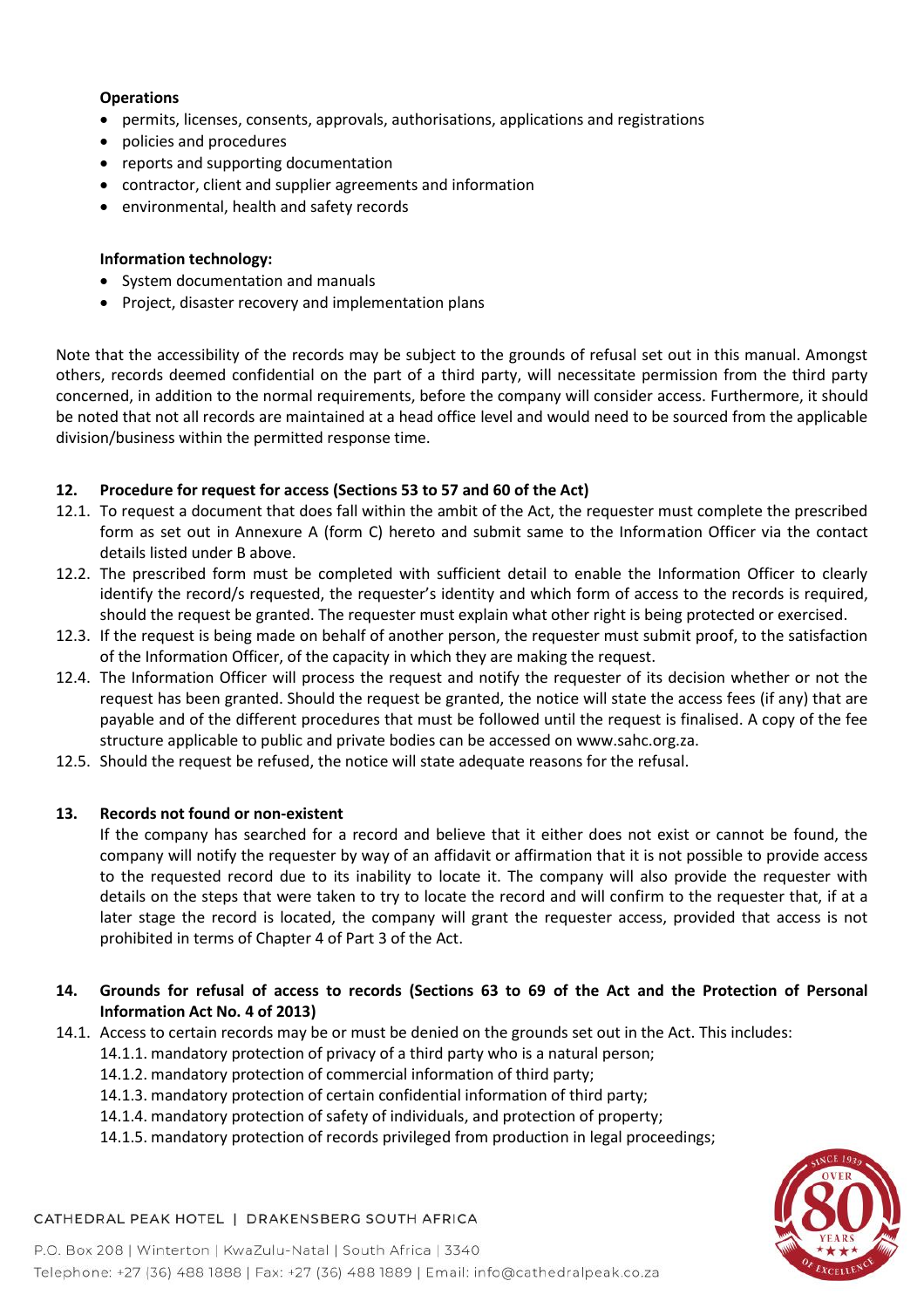- 14.1.6. commercial information of private body;
- 14.1.7. mandatory protection of research information of third party, and protection of research information of privacy body.

## **15. Availability of the manual**

Copies of this manual are available for inspection, free of charge, at the registered offices of Cathedral Peak Hotel and on our website [\(https://www.cathedralpeak.co.za/\)](https://www.cathedralpeak.co.za/).



# CATHEDRAL PEAK HOTEL | DRAKENSBERG SOUTH AFRICA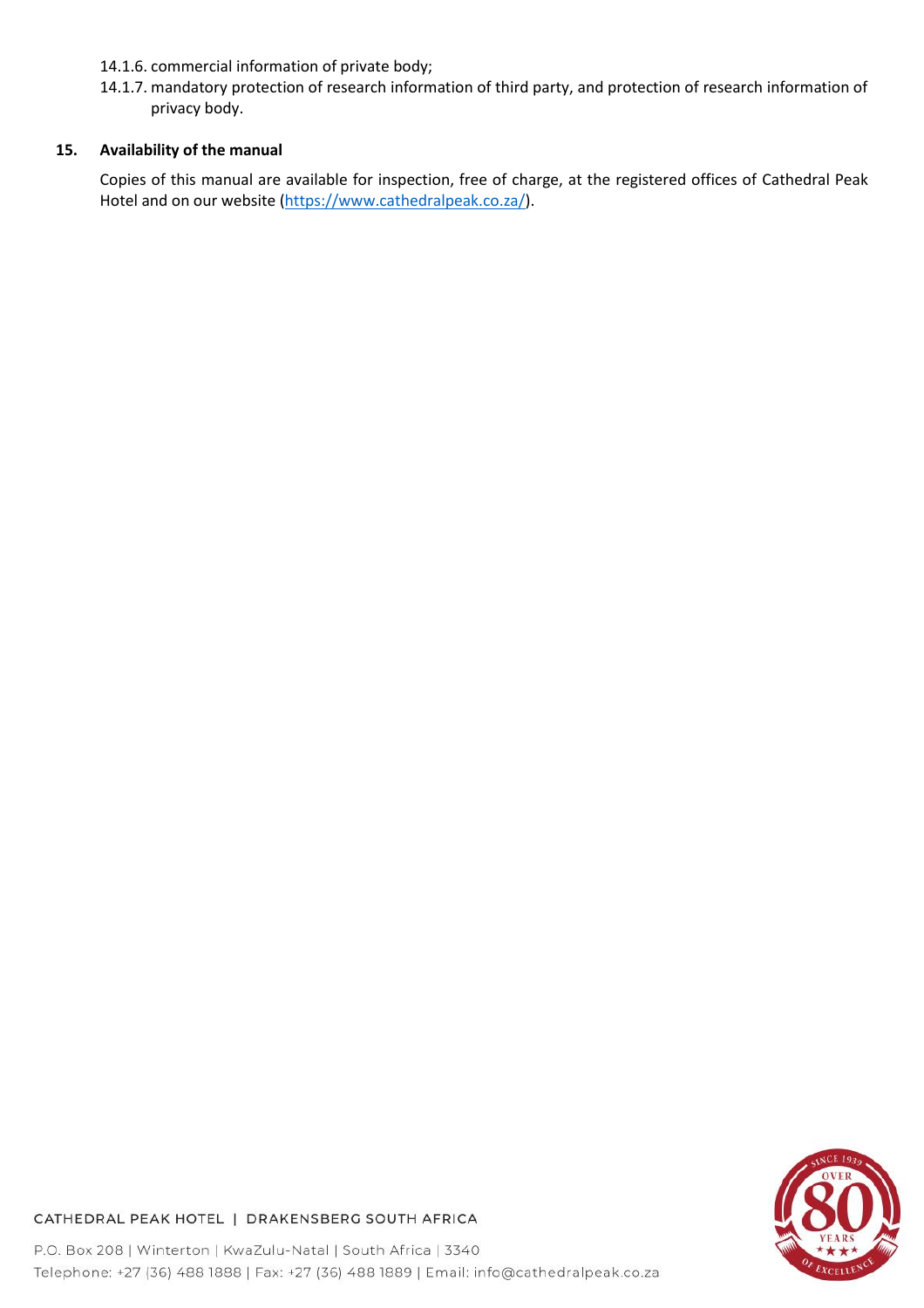# **ANNEXURE A**

## **REQUEST FOR ACCESS TO THE RECORD OF A PRIVATE BODY**

Section 53(1) of the Promotion of Access to Information Act, 2000 (Act No. 2 of 2000)

## **[Regulation 10]**

**FORM C**

**A. Particulars of private body**  The Head: \_\_\_\_\_\_\_\_\_\_\_\_\_\_\_\_\_\_\_\_\_\_\_\_\_\_\_\_\_\_\_\_\_\_\_\_\_\_\_\_\_\_\_\_\_\_\_\_\_\_\_\_\_\_\_\_\_\_\_\_\_\_\_\_

#### **B. Particulars of person requesting access to the record**

a) The particulars of the person who requests access to the record must be given below.<br>b) The address and/or fax number in the Republic to which the information is to be sent m The address and/or fax number in the Republic to which the information is to be sent must be given. c) Proof of the capacity in which the request is made, if applicable, must be attached.

| Capacity in which request is made, when made on behalf of another person: ______________ |  |
|------------------------------------------------------------------------------------------|--|



CATHEDRAL PEAK HOTEL | DRAKENSBERG SOUTH AFRICA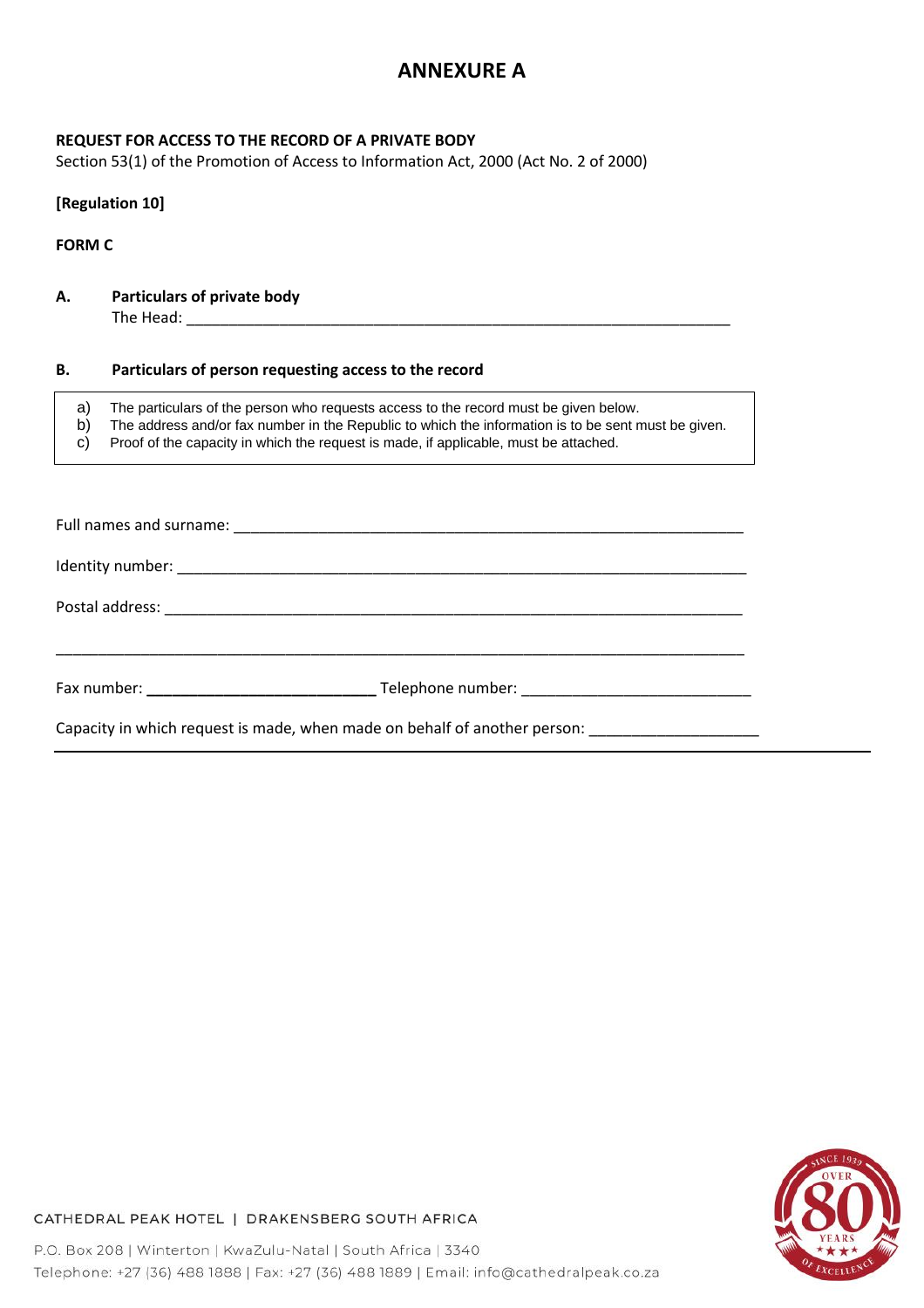#### **C. Particulars of person on whose behalf request is made**

This section must be completed ONLY if a request for information is made on behalf of another person.

Full names and surname: \_\_\_\_\_\_\_\_\_\_\_\_\_\_\_\_\_\_\_\_\_\_\_\_\_\_\_\_\_\_\_\_\_\_\_\_\_\_\_\_\_\_\_\_\_\_\_\_\_\_\_\_\_\_\_\_\_\_\_\_

Identity number:

#### **D. Particulars of record**

- a) Provide full particulars of the record to which access is requested, including the reference number if that is known to you, to enable the record to be located.
	- b) provided space is inadequate, please continue on a separate folio and attach it to this form. The requester must sign all the additional folios.
- 1. Description of record or relevant part of the record: \_\_\_\_\_\_\_\_\_\_\_\_\_\_\_\_\_\_\_\_\_\_\_
- 2. Reference number, if available:  $\overline{a}$
- 3. Any further particulars of record:  $\blacksquare$

#### **E. Fees**

- a) A request for access to a record, other than a record containing personal information about yourself, will be processed only after a request fee has been paid. b) You will be notified of the amount required to be paid as the request fee. c) The fee payable for access to a record depends on the form in which access is required and the reasonable time required to search for and prepare a record.
	- d) If you qualify for exemption of the payment of any fee, please state the reason for exemption..

Reason for exemption from payment of fees:

#### **F. Form of access to record**

If you are prevented by a disability to read, view or listen to the record in the form of access provided for in 1 to 4 hereunder, state your disability and indicate in which form the record is required.

Disability:



## CATHEDRAL PEAK HOTEL | DRAKENSBERG SOUTH AFRICA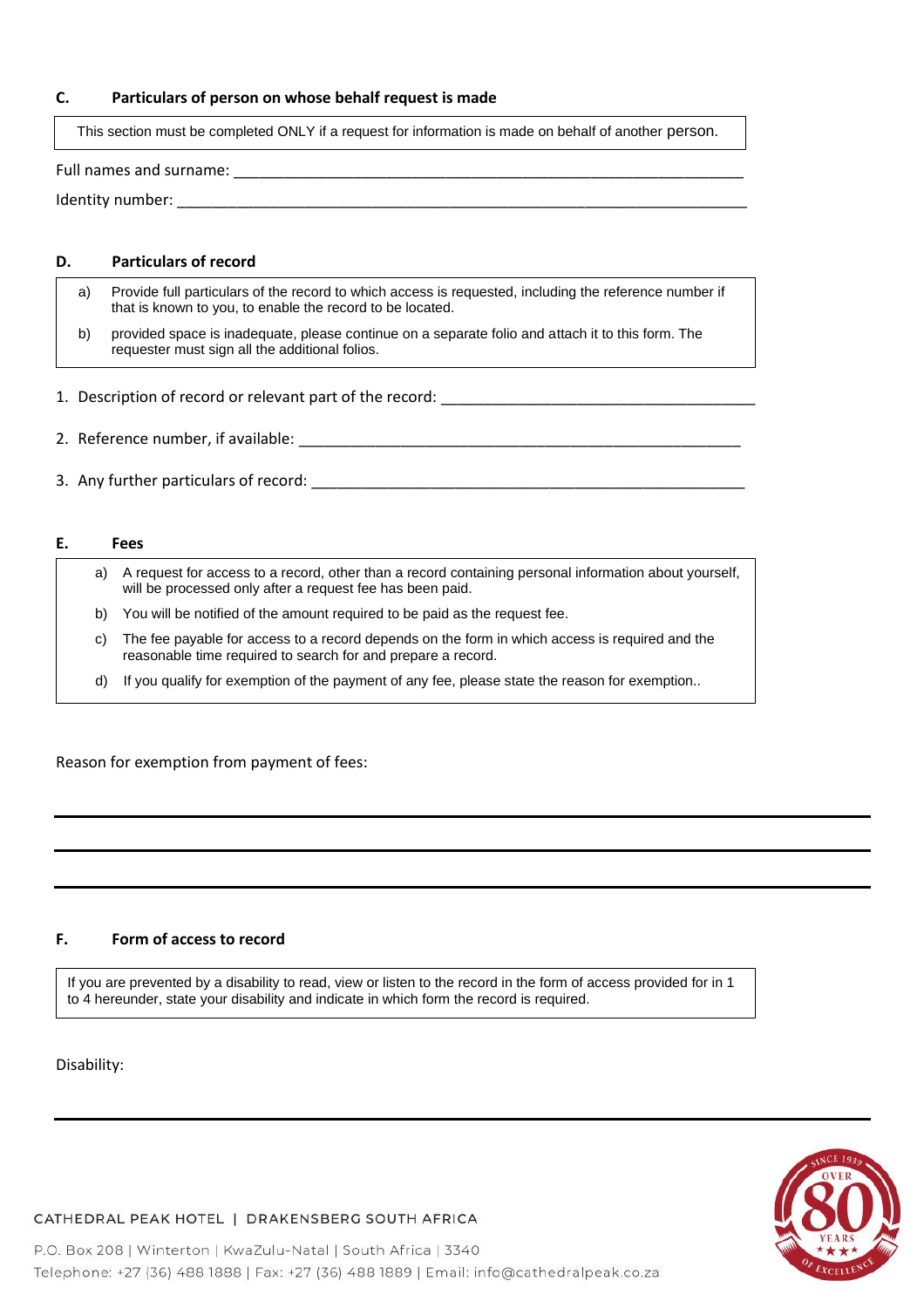Form in which record is required:

Mark the appropriate box with an X. NOTES: a) Compliance with your request in the specified form may depend on the form in which the record is available. b) Access in the form requested may be refused in certain circumstances. In such a case you will be informed if access will be granted in another form. c) The fee payable for access for the record, if any, will be determined partly by the form in

## 1. **If the record is in written or printed form:**

which access is requested.

| - | cord<br>nμ<br>. .<br>. |
|---|------------------------|
|   |                        |

#### 2. **If record consists of visual images**

(This includes photographs, slides, video recordings, computer-generated images, sketches, etc)

|                    | Copy of the | Transcription of the |
|--------------------|-------------|----------------------|
| View of the images | images*     | images*              |

#### 3. **If record consists of recorded words or information which can be reproduced in sound:**

|  |  | to the soundtrack (CD)<br>ictan |  | ription of soundtrack* |
|--|--|---------------------------------|--|------------------------|
|--|--|---------------------------------|--|------------------------|

#### 4. **If record is held on computer or in an electronic or machine-readable form:**

|         | Printed copy of | Printed copy of |      |                       |  |
|---------|-----------------|-----------------|------|-----------------------|--|
| record* |                 | information     |      | Copy of readable form |  |
|         |                 | derived from    | (CD) |                       |  |
|         |                 | record*         |      |                       |  |

| * If you requested a copy or transcription of a record (above), do you wish the | <b>YES</b> | NO. |
|---------------------------------------------------------------------------------|------------|-----|
| copy or transcription to be posted to you? (POSTAGE IS PAYABLE)                 |            |     |

#### **G. Particulars of right to be exercised or protected**

If the provided space is inadequate, please continue on a separate folio and attach it to this form. The requester must sign all the additional folios.

\_\_\_\_\_\_\_\_\_\_\_\_\_\_\_\_\_\_\_\_\_\_\_\_\_\_\_\_\_\_\_\_\_\_\_\_\_\_\_\_\_\_\_\_\_\_\_\_\_\_\_\_\_\_\_\_\_\_\_\_\_\_\_\_\_\_\_\_\_\_

**\_\_\_\_\_\_\_\_\_\_\_\_\_\_\_\_\_\_\_\_\_\_\_\_\_\_\_\_\_\_\_\_\_\_\_\_\_\_\_\_\_\_\_\_\_\_\_\_\_\_\_\_\_\_\_\_\_\_\_\_\_\_\_\_\_\_\_\_\_\_**

**\_\_\_\_\_\_\_\_\_\_\_\_\_\_\_\_\_\_\_\_\_\_\_\_\_\_\_\_\_\_\_\_\_\_\_\_\_\_\_\_\_\_\_\_\_\_\_\_\_\_\_\_\_\_\_\_\_\_\_\_\_\_\_\_\_\_\_\_\_\_**

#### 1. Indicate which right is to be exercised or protected:

#### 2. Explain why the record requested is required for the exercise or protection of the aforementioned right:

#### **H. Notice of decision regarding request for access**

CA

You will be notified in writing whether your request has been approved / denied. If you wish to be informed in another manner, please specify the manner and provide the necessary particulars to enable compliance with your request.